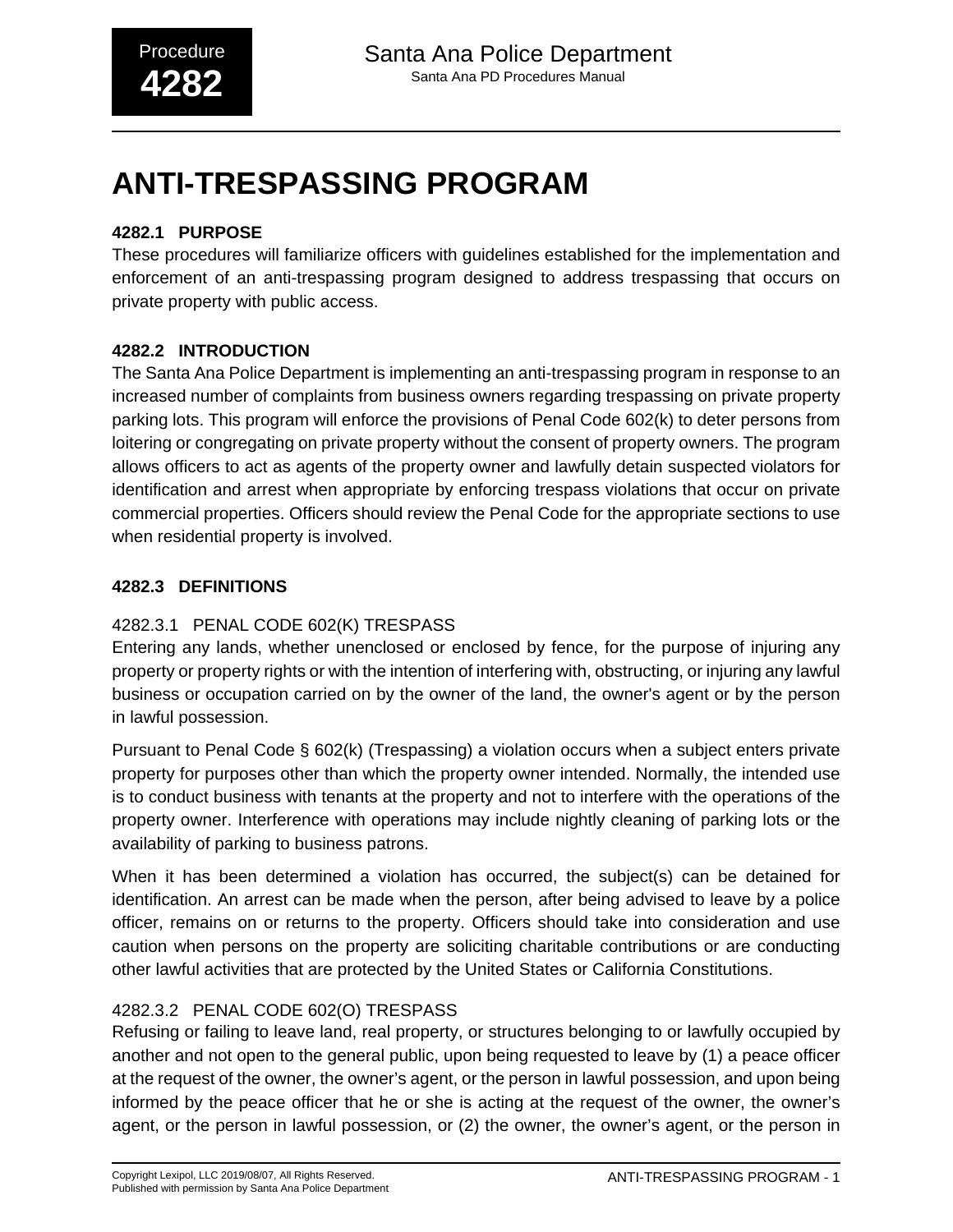## Santa Ana Police Department

Santa Ana PD Procedures Manual

## ANTI-TRESPASSING PROGRAM

lawful possession. The owner, the owner's agent, or the person in lawful possession shall make a separate request to the peace officer on each occasion when the peace officer's assistance in dealing with a trespass is requested.

### **4282.4 PREPARATION FOR ENFORCEMENT**

Prior to enforcement, a Department member will contact affected property owners. Property owners wishing to have the SAPD personnel act as their agents to enforce trespass violations on their property will be expected to:

- 1. Post approved signs at all entrances and at various conspicuous locations within the parking lot. The sign should use contrasting colors and have 2" lettering (Signs must be in compliance with Penal Code 553(a). The sign should state the following:
	- A. **"Warning Private Property:** Entry to parking lot and building is for tenants and their clients only. Violators will be prosecuted. California Penal Code Section 602"
- 2. Business should have a universal sign posted that states the following:
	- A. Business is "Closed to the public" and the hours (Am/Pm) in which the business is closed. The posted sign should be clear and visible. See provided example of sign attached to the form as Appendix A.
- 3. Grant SAPD permission to act as their agent by requesting offenders leave the property. Permission can be in person or in writing if the owner is absent. Requests must be renewed every six months. See example of written request form attached as Appendix B.

## **4282.5 DOCUMENTATION OF LOCATIONS**

When a business or property owner requests to participate in the program and has complied with the requirements, an information report will be taken to document receipt of the signed letter and the name and contact information for the property. Subsequent letters received will be documented by a supplemental report using the original case number. A premise entry will be made for the address to advise officers the property is in compliance.

## **4282.6 CONTACTING SUSPECTED OFFENDERS**

Officers will respond to dispatched violations and observed violations. When an officer has reasonable suspicion, or develops reasonable suspicion during a consensual encounter, that the subject is trespassing, the officer may detain and identify the individual. Contacting a suspected trespasser is a valid detention for as reasonable amount of time it takes to complete this investigation. A record will be made of the subject's ID, the advising officer's ID, the time, and that the violator was verbally advised to leave the property. This information is necessary for prosecution purposes should the party return to the property. An F.I. card may be used for this documentation. The officers will retain the F.I. card and turn it in at the end of their shift. If an officer believes the offender has been recently advised to leave the property, the officer can check with dispatch to see if another officer has been at the location, check with the private security if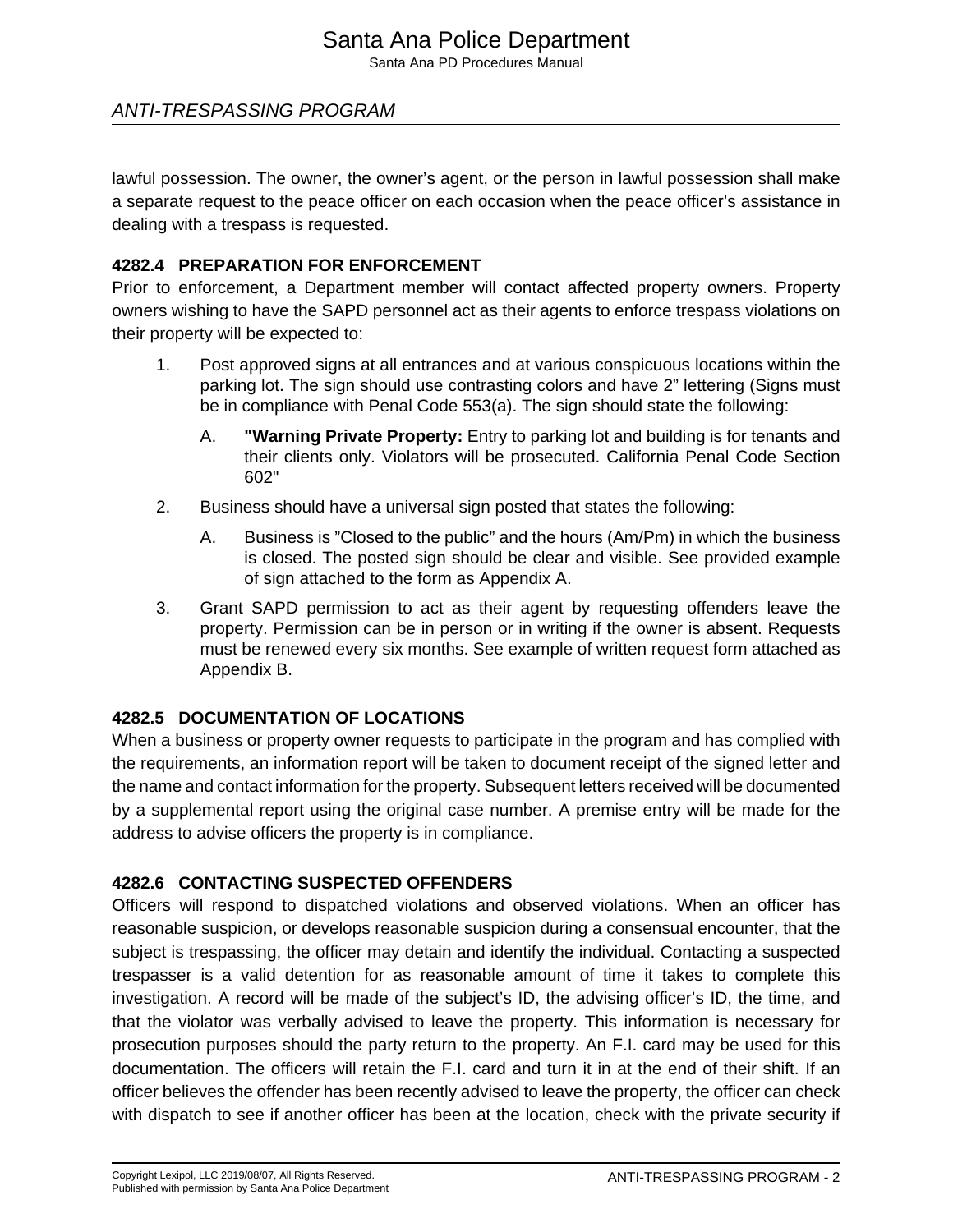## Santa Ana Police Department

Santa Ana PD Procedures Manual

## ANTI-TRESPASSING PROGRAM

available, or contact the station supervisor or records for recent F.I. cards. Adding names to the premise history will be inefficient. An arrest can be made once the subject has been advised to leave and has refused and/or returns to the property. A private persons arrest is not necessary if the offense is committed in the officer's presence. The offender may be cited and released in the field or, depending on the circumstances; the offender may be booked at the Santa Ana Jail. Misdemeanor arrest procedures will be followed.

#### **4282.7 SUMMARY**

This program encompases the Department's policies and procedures. This program will not be used to infringe upon any lawful activities protected by the United States or California Constitutions. This program will not be used as an action to any person engaged in lawful labor union activities permitted to be carried out on the property by State or Federal Law.

The proper application of this program can be a useful tool in identifying offenders in deterring their abuse of private business properties.



#### **4282.8 APPENDIX A**

#### **4282.9 APPENDIX B**

[See attachment: 602 Enforcement Request Form.pdf](#page-6-0)

4282.9.1 APPENDIX B INSTRUCTIONS [See attachment: 602 Cover 2019.pdf](#page-4-0)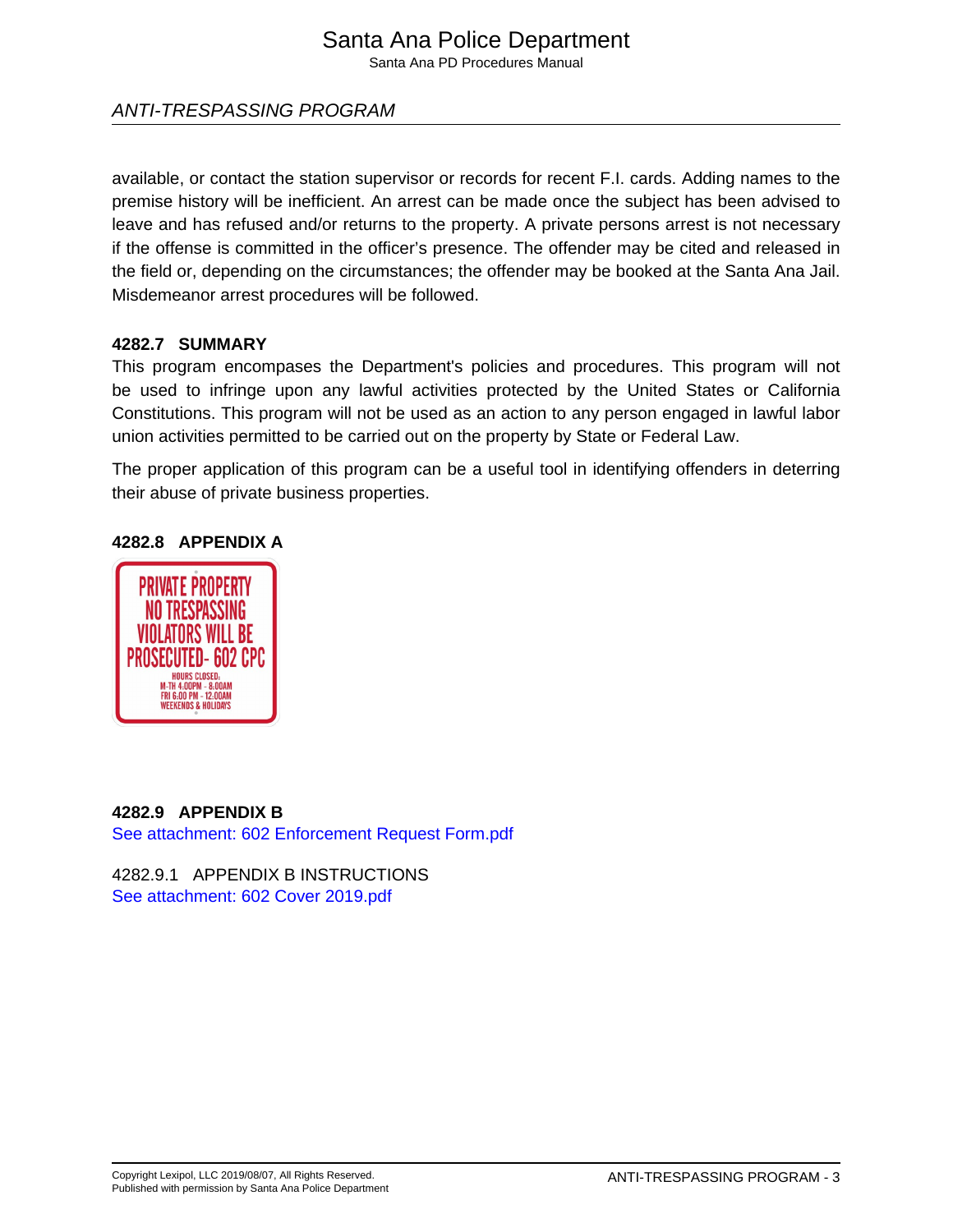## **Attachments**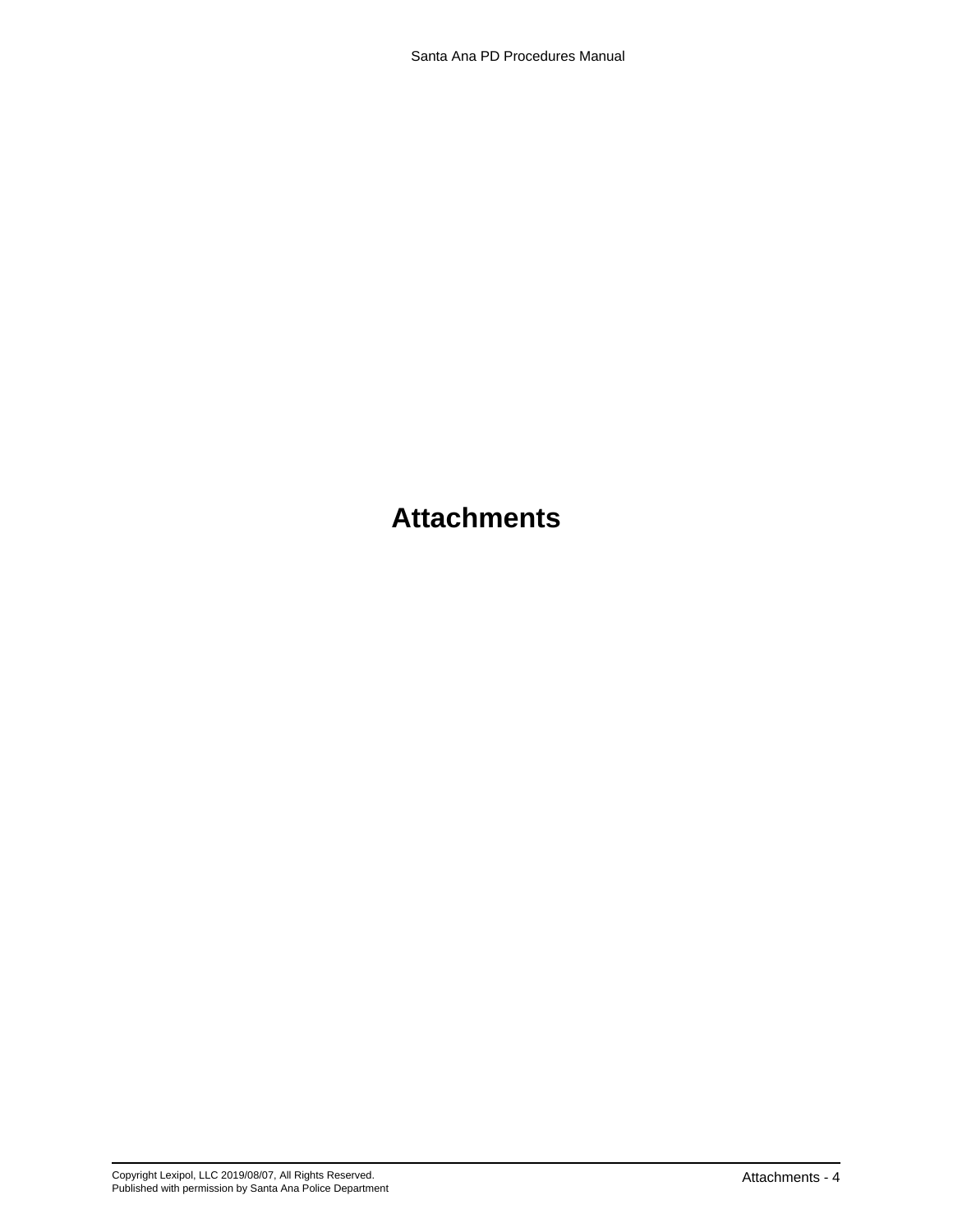# <span id="page-4-0"></span>**602 Cover 2019.pdf**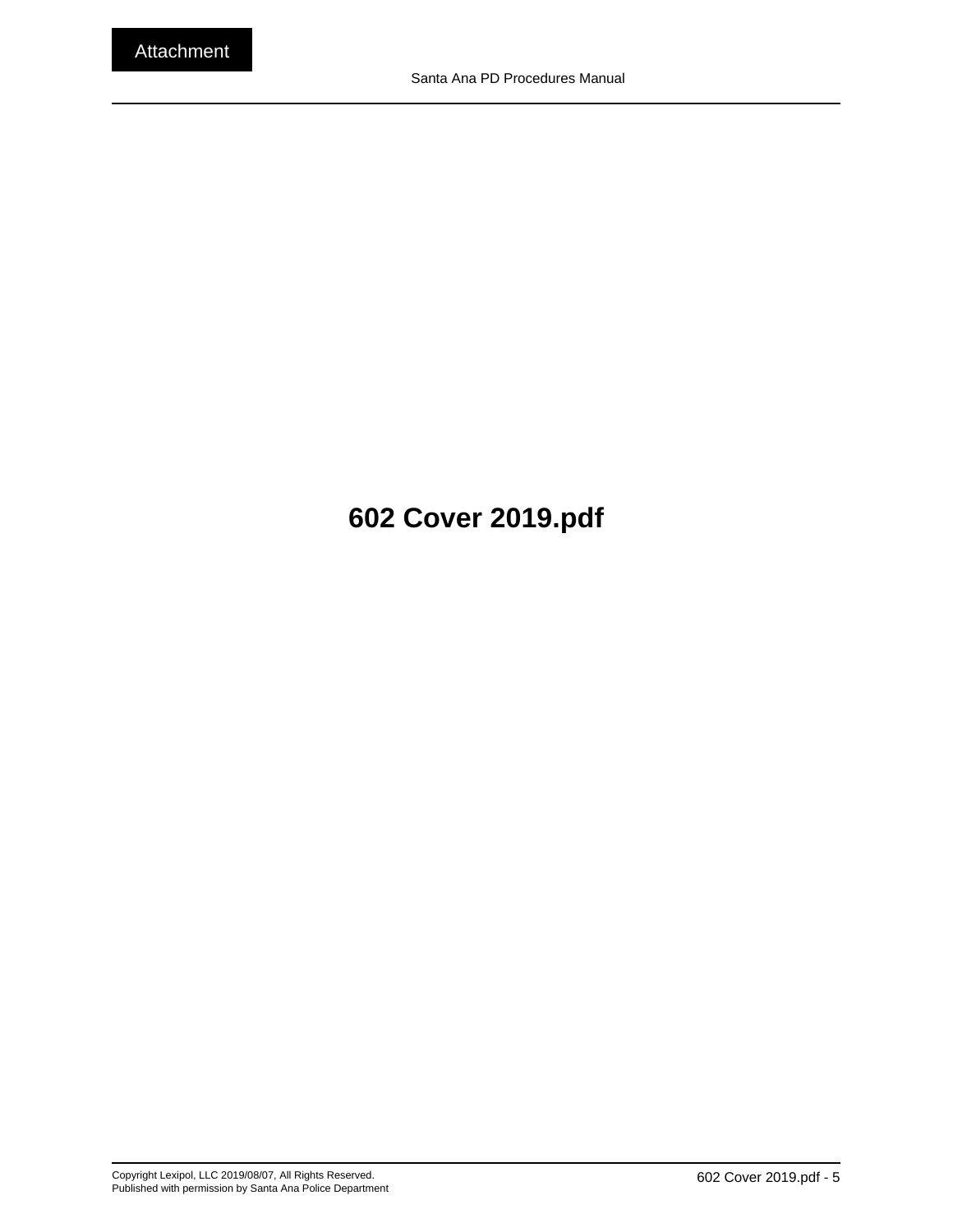## **PRIVATE PROPERTY**

### **NO TRESPASSING**

**VIOLATORS WILL BE PROSECUTED 602 CPC**

WHY 602 are utilized by SAPD

If an arrest is made, the individual that signs the 602 authorization will be treated as the victim, therefore can be called in to court

## QUESTIONS: PLEASE CONTACT:

Police Service Officer Erika Baca (714)647-5062 or Melissa Ortega (714) 245-8508



**NO TRESPASSING**

**VIOLATORS WILL BE PROSECUTED**

**602 CPC**

Owners, managers, or individuals in lawful possession of private property may at some point in time, experience problems with subjects who trespass on their property. These subjects may be involved in illicit activities such as "Drugs, Gangs, Prostitution, and/or Panhandling."

Trespass citations have become an important tool for Officers of the Santa Ana Police Department. There are various sections of the California State Penal Code which specifically address subjects who trespass and/or loiter without lawful business and/or owner's consent.

In most situations, a trespasser must first be told to leave by the SAPD Officer. If the subject refuses he may be arrested. If he does leave when asked to by the Officer, but returns later that same day, he may be arrested without further warning. If the Orange County District Attorney files the case, you the owner or manager of the property are treated as the victim, in these types of cases.

Due to the frequency upon which Santa Ana Police Department officers are called on to enforce trespassing laws, you the property owner/manager, will be asked to sign a **LIMITED AUTHORIZATION FOR ARREST** form, for each of your affected properties. This authorization provides authority for the SAPD Officers to act on behalf of the owner/manager and addresses the issue of consent. By signing this authorization in advance, you enable the SAPD Officers to patrol your properties and enforce, if necessary, any and all applicable violations which occur.

If your property is otherwise vacant, boarded up and posted as indicated above, your written authorization will remain valid for up to 6 months from the date it is signed.

Once you have signed a written authorization for arrest and a SAPD case number has been assigned to your property, it will remain valid for 6 months. **IT IS THE RESPONSIBILITY OF THE PROPERTY OWNER OR MANAGER** to renew this authorization every 6 months. Fax to Police Service Officer, Erika Baca (714) 418-9753 or Melissa Ortega (714) 245-8755, requesting continued enforcement.

> Please post all of your affected properties with signs as indicated. Signs must be visible at all entrances and alleyways adjoining your properties.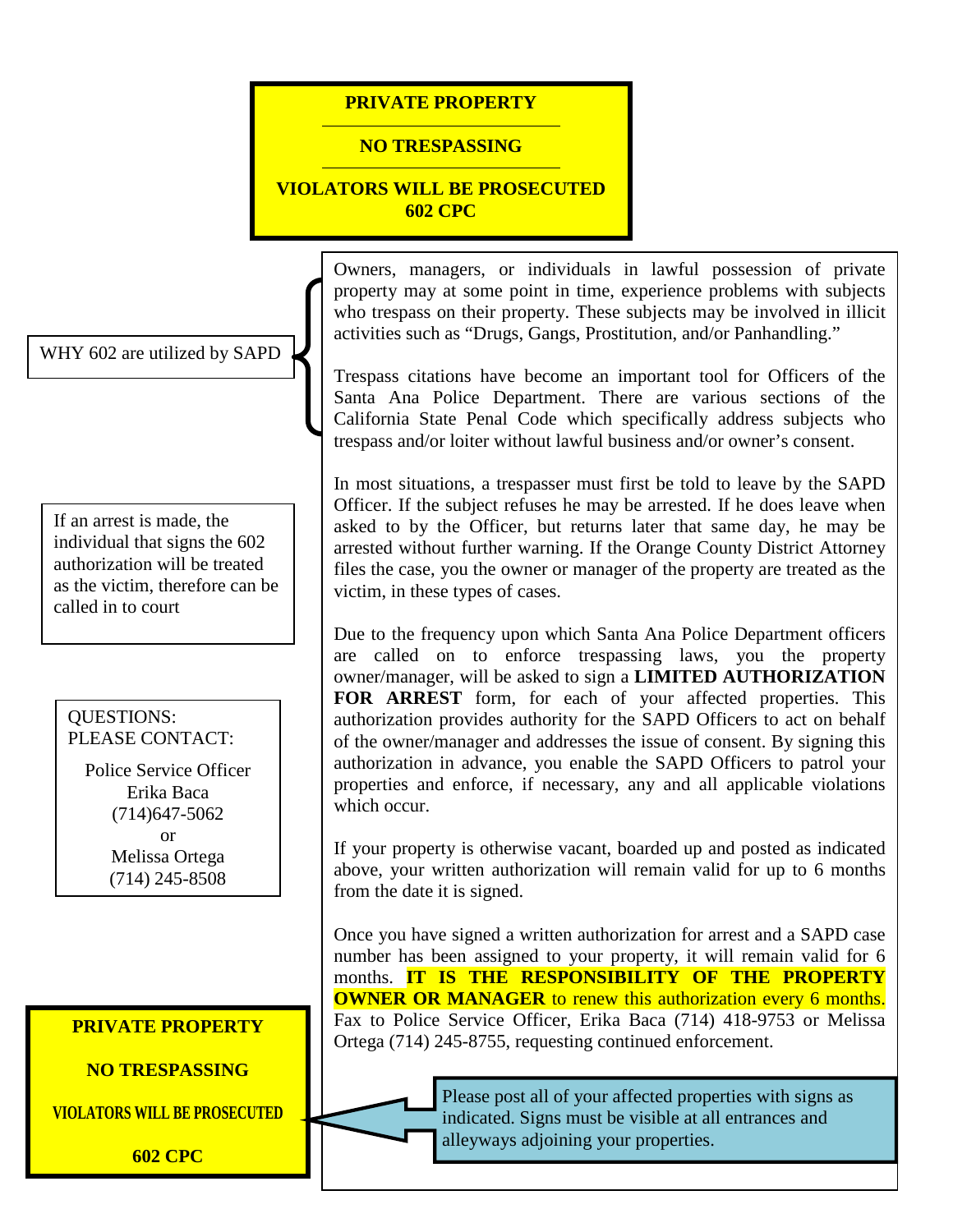# <span id="page-6-0"></span>**602 Enforcement Request Form.pdf**